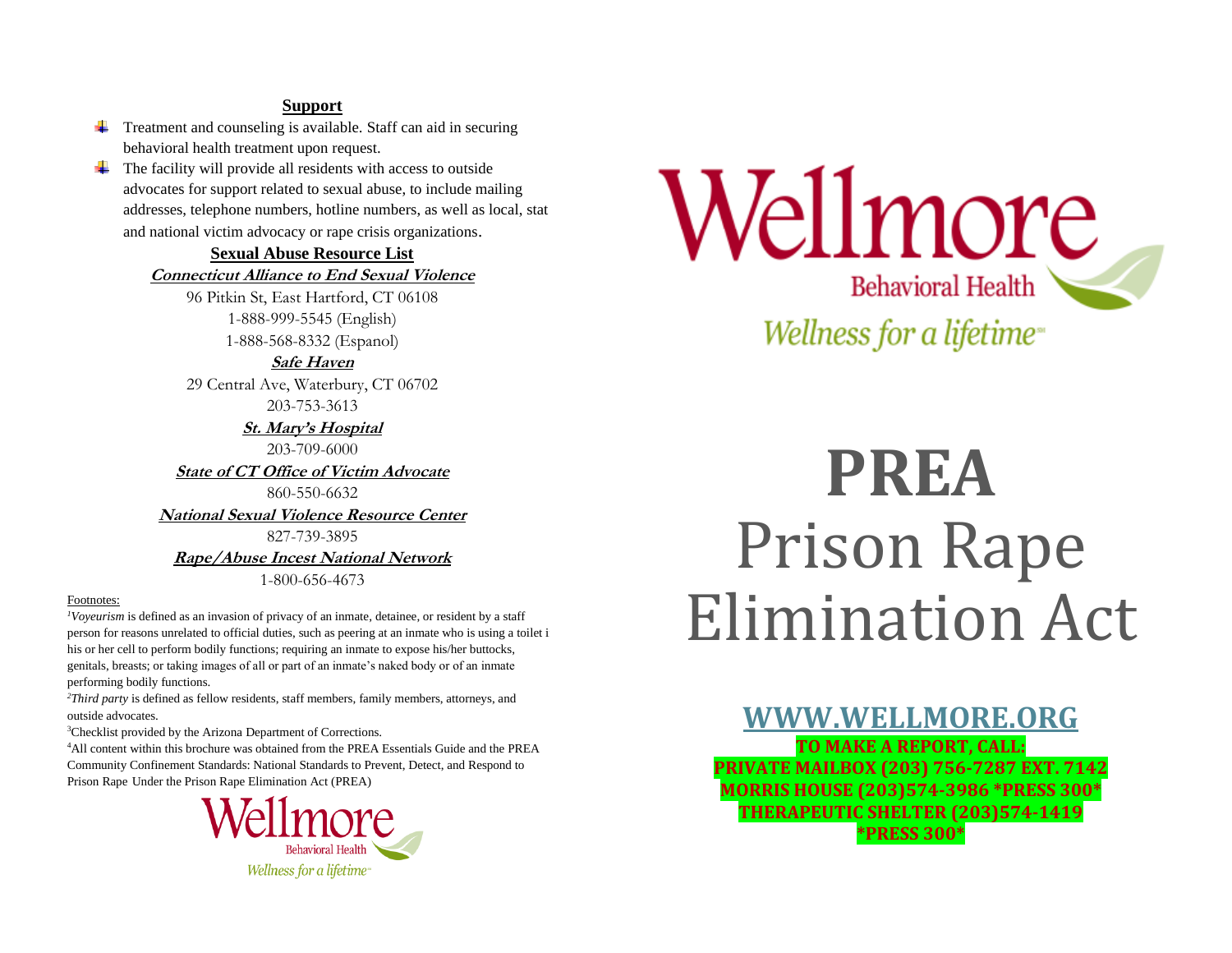#### **What is PREA?**

**The Prison Rape Elimination Act (PREA)** was enacted as federal law in 2003, and was created to eliminate sexual abuse in correctional and community confinement settings. This act identifies twelve main areas of importance that our facility takes seriously and provides regulations and protocols for all areas listed. Residents, staff, contractors, volunteers/interns, and visitors are encouraged to inquire about more detailed information regarding each subject area as desired. They include:

- $\downarrow$  Prevention Planning
- $\leftarrow$  Responsive Planning
- $\leftarrow$  Training and Education
- $\overline{\phantom{a}}$  Screening for Risk of Sexual Victimization and Abusiveness
- $\leftarrow$  Reporting
- **↓** Official Response Following an Inmate Report
- $\downarrow$  Investigations
- $\blacksquare$  Discipline
- $\overline{\phantom{a}}$  Medical and Mental Care
- $\overline{\phantom{a}}$  Data Collection and Review
- $\overline{\phantom{a}}$  Audits and State Compliance
- **↓** LGBTQI and Gender-Nonconforming Residents
- $\leftarrow$  Cultural Issues

### **There is Zero Tolerance of sexual abuse and sexual harassment at any Wellmore locations.**

**Every resident has the right to be free from sexual assault and sexual harassment.**

#### **How to report**

There are multiple ways for *residents* to privately report any experience with sexual abuse and/or sexual harassment, to include acts of abuse or harassment, retaliation by other residents or staff for reporting abuse or harassment, and staff neglect or violation of responsibilities that may have contributed to such incidents:

- $\overline{\mathbf{R}}$  Reports may be made verbally, in writing, anonymously, and from third parties<sup>2</sup> to any Wellmore staff and/or the Wellmore Program Manager, or PREA Compliance Officer
- Private line and voice mailbox for PREA Compliance Officer **Harry Commercial** Christopher Desroches (203) 756-7287 (Dial Extension 7142 once Wellmore Voice message begins) *Note: Program Staff don't answer this line. Leave message*.
- ₩., Residents may leave a private voice message in a PREA-designated voice mailbox for the Program Manager (203)574-1419. Program staff will answer this number. Ask to be transferred to extension 300.
- $\overline{\phantom{a}}$  Residents are provided with resource lists that provides alternative options for reporting and/or emotional support;
- Contact local law enforcement directly 911 or  $(203)$  574-6920
- DMHAS Director of Community Services Division 860-418-6946
- Dial 211 or Adult Crisis Telephone Intervention and Options Network at 1-800.467.3135. Both numbers will allow you to remain anonymous upon request.
- $\overline{\phantom{a}}$  Residents may always request gender-specific support and/or any other technical and/or educational support when needed to file a complaint.
- *Staff members, contractors, visitors, volunteers/interns and third-party reporters should speak directly with the Program Manager on site or call the PREA Coordinator and/or the Vice President of Adult Services with any concerns of harassment of a resident. Reports may be made verbally, in writing and/or anonymously.*

**It is the expectation of the staff that all residents have equal opportunity to participate in and benefit from all steps taken by this agency to prevent, detect and respond to sexual abuse sexual harassment.**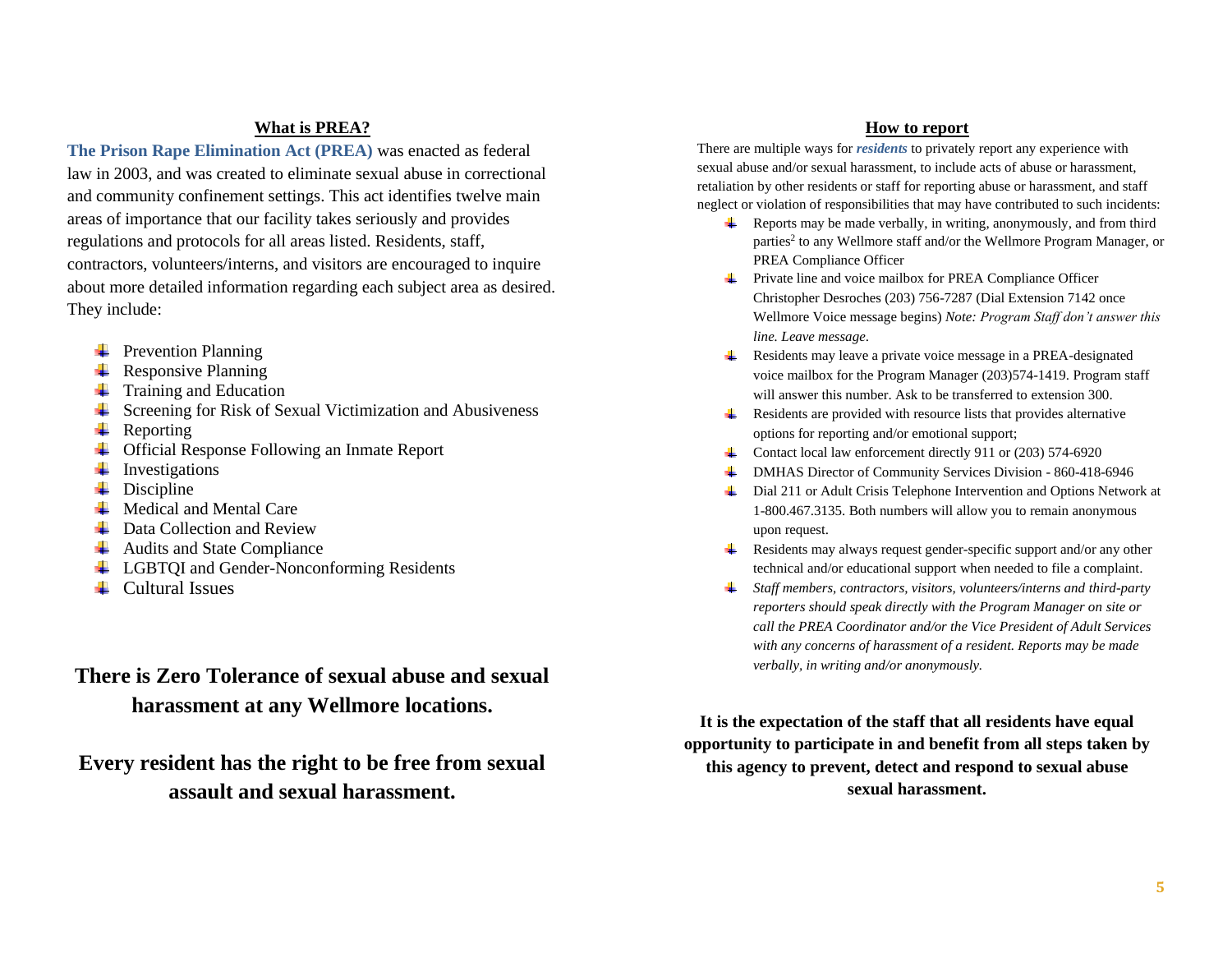$\div$  Possible responses experienced following an attack<sup>3</sup>

- o Contracting diseases;
- o Physical and medical complications
- o Emotional turmoil or distress, and/or Post traumatic stress disorder
- o Depression and thoughts of suicide
- o Increased anxiety or constant worry about safety
- o Disapproval from family members and loved ones
- o Personal discomfort, including feelings of shame
- o Difficulty with boundaries
- o Substance abuse
- o Feelings of powerlessness, mistrust, betrayal, fear or humiliation
- o Greater susceptibility for further victimization
- o or guilt

#### **Agency support when an attack happens**

- $\ddot{\phantom{1}}$  The person assaulted will be separated immediately from the identified attacker.
- $\overline{\text{A}}$  A full mental health assessment will be conducted, and additional support and resources provided as indicated.
- $\overline{\text{A}}$  A full investigation will be immediately initiated and conducted by the Waterbury Police Department.
- $\triangleq$  A referral will be made for a full medical examination with trained professionals and designated medical personnel at St. Mary's Hospital.

## **Definitions to Know**

**Sexual abuse** is defined in the following ways:

- $\overline{\phantom{a}}$  Abusive acts occur between clients, between staff and clients, contract workers or privately hired workers that are on site, official visitors and/or volunteers and interns that might be on site.
- $\overline{\phantom{a}}$  Abusive acts occur when the victim does not consent, is coerced, is threatened in overt or implied manners, and/or is unable to consent or refuse.
- Abusive acts *between* residents may include the following actions:
	- o Contact between the penis and vulva or penis and anus, including penetration, however slight;
	- o Contact between the mouth and the penis, vulva or anus;
	- o Penetration of the anal or genital opening of another person, however slight, by a hand, finger, object, or other instrument; and/or
	- o Any other intentional touching, either directly or through the clothing, of the genitalia, anus, groin, breast, inner thigh, or the buttocks of another person, excluding contact incidental to a physical altercation.